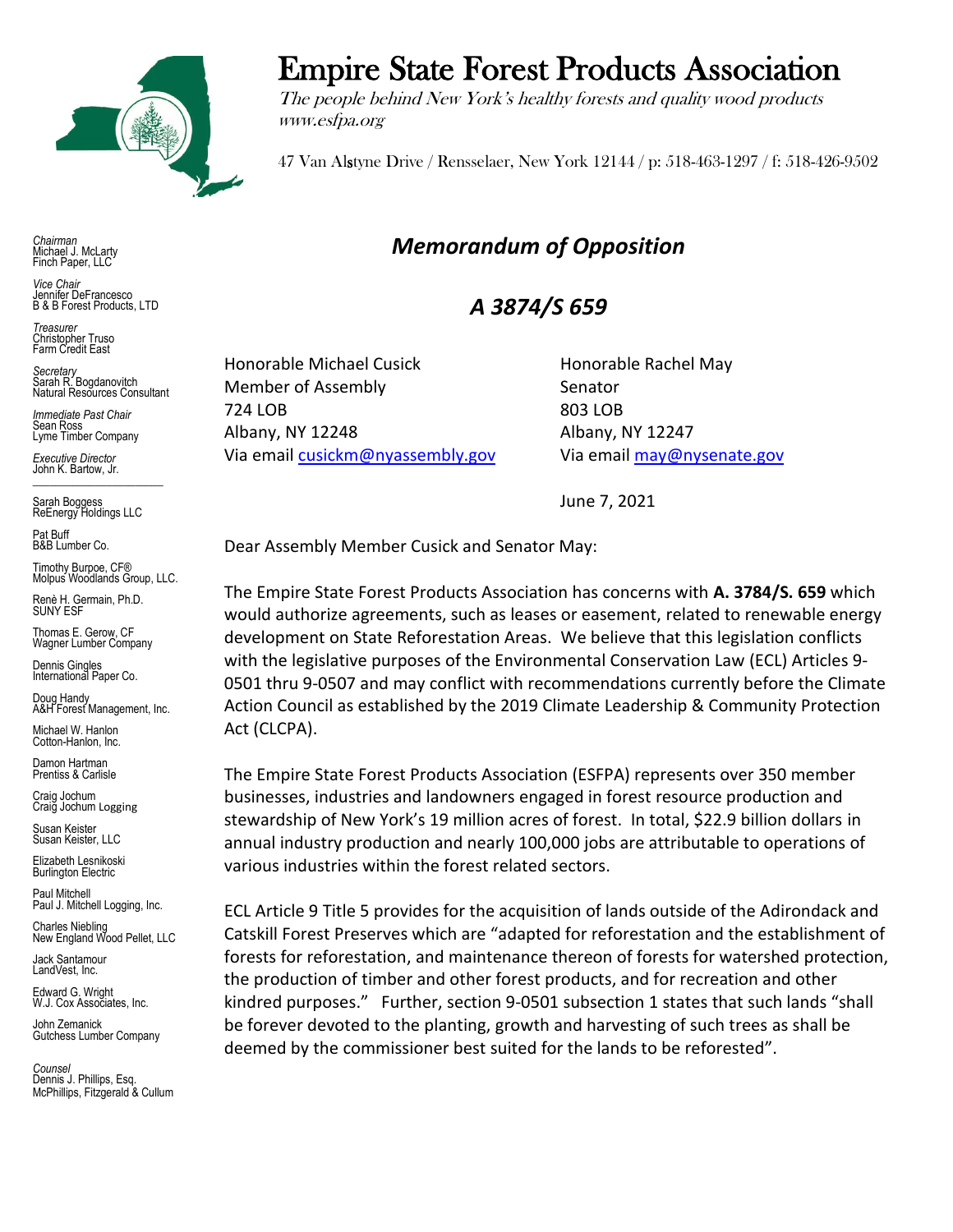The proposed amendment cannot align with the intended purpose of State Reforestation Areas since the development of solar or wind generation facilities or transmission rights of way would require the permanent conversion of forests for such uses. In addition, the installation of such generation or transmission facilities could impact the public's access to and use of such State Reforestation Areas for hiking, hunting and wildlife observation. Specifically, the generation facilities are high voltage and require fencing that will prevent public access (for good safety reasons) and could impede wildlife mobility and destroy wildlife habitat. There is no practical way "that the exercise of such agreement rights shall not interfere with the operation of such reforestation areas for the purposes they were acquired…"

New York's forests, including State Reforestation Areas, and wood products derived therefrom offer the most significant and cost-effective opportunity to mitigate climate change within our natural and working landscapes across New York. Expanding the area and quality of our forests through expanded investments in real, additional, measurable, verifiable, and permanent climate smart forestry, is necessary if we are to achieve the CLCPA greenhouse gas reduction goals of 40% by 2030, 85% by 2050, and Net Carbon Zero by 2050. These forests are the "lungs" of New York and contribute significantly to the aesthetics, biodiversity, open space, recreation, and economy of the State.

This legislation, if adopted, would create a value proposition that places a higher value on conversion of forests to renewable energy generation and transmission that could result in a significant loss of forests in State Reforestation Areas. Such a policy would be in direct contradiction to the recommendations of the Agricultural & Forestry Advisory Panel to the Climate Action Council. These recommendations are aimed at improving the carbon sequestration and storage in our forests and achieving the long-term sequestration and substitution benefits of harvested wood products. In particular, the Climate Action Council is considering a recommendation of "No Net Loss of Forests".

Modeled after the national No Net Loss of Wetlands policy, the No Net Loss of Forest (NNLF) law would require landowners who convert their forest to other land uses (e.g., residential, commercial, and industrial development, solar or wind generation, and transmission rights of way) to:

- To the extent possible, *avoid* impacting forests,
- for impacts on forests that cannot be avoided, *minimize* the loss of forests, and
- for impacts on forests that cannot be avoided or minimized, *mitigate* the loss of impacted forests.

While there may be a need to accommodate some conversion of State Reforestation Areas, or any public or private forest, to achieve climate goals, it should be a minimal impact and only after all alternatives have been exhausted. This legislation, however, would, allow the State to completely extinguish forests on State Reforestation Areas in contradiction to the proposed NNLF recommendation.

In a recent article, Assembly Member Englebright, also Chair to the Assembly Standing Committee on Environmental Conservation, was quoted as saying "We need to have that third-party validation … If the public does not see that as something in their best interest, you'll see people who voted for it rejected." We could not agree more and encourage a more robust and thorough deliberation of the policy included in this legislation.

ESFPA and our members have rolled up our sleeves and dived into the role that forests and harvested wood products can serve in achieving the goals of the CLCPA. We believe the pathway that forest